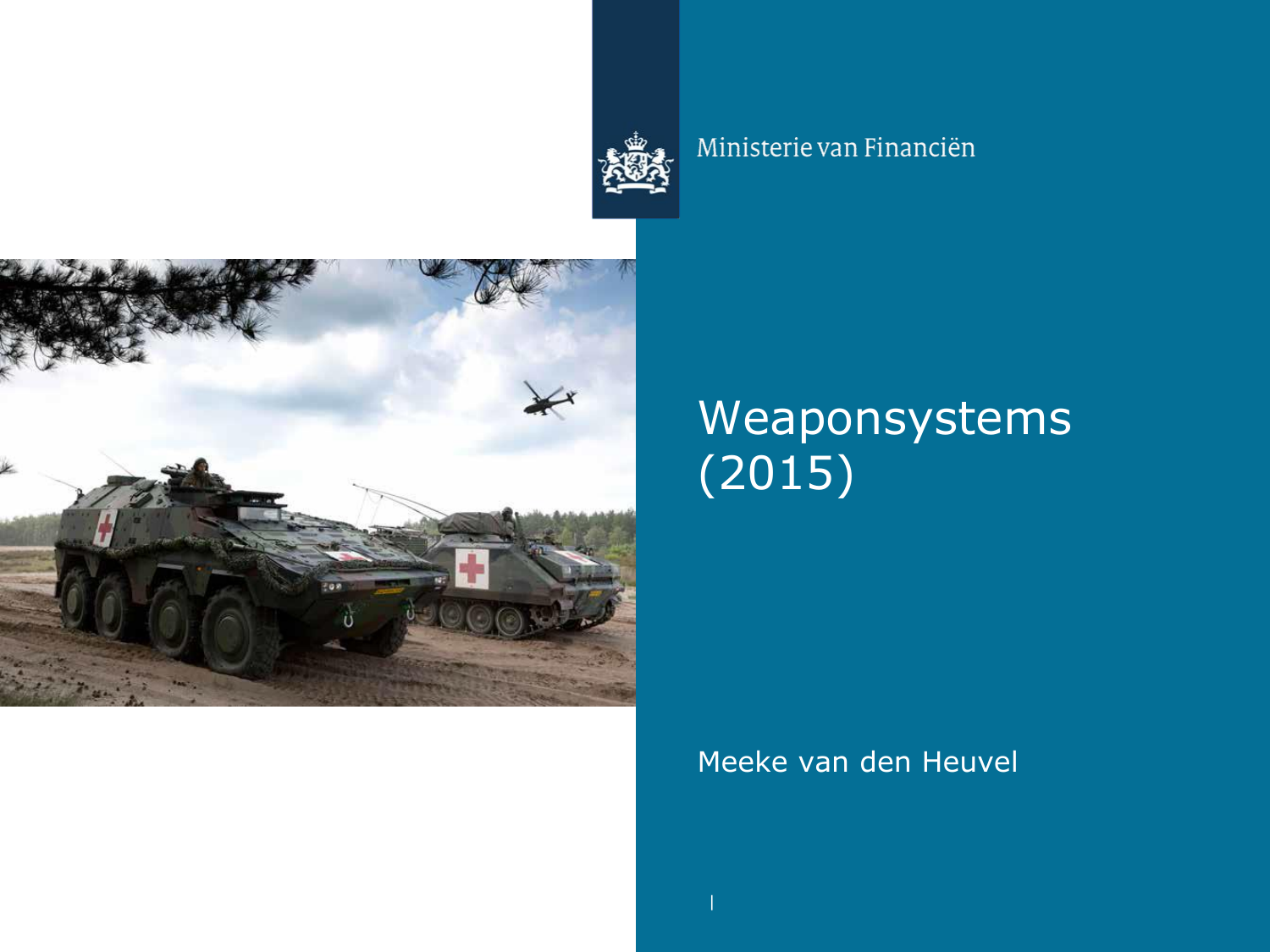

### Context: security debate

- After Cold War: armed forces lost scale
- Budget halved as % GDP vs. NATO norm
- National debate: armed forces now too small?
- After Cold War: threats more diverse
- Recently perception of security threat changed again
- Rapid technological change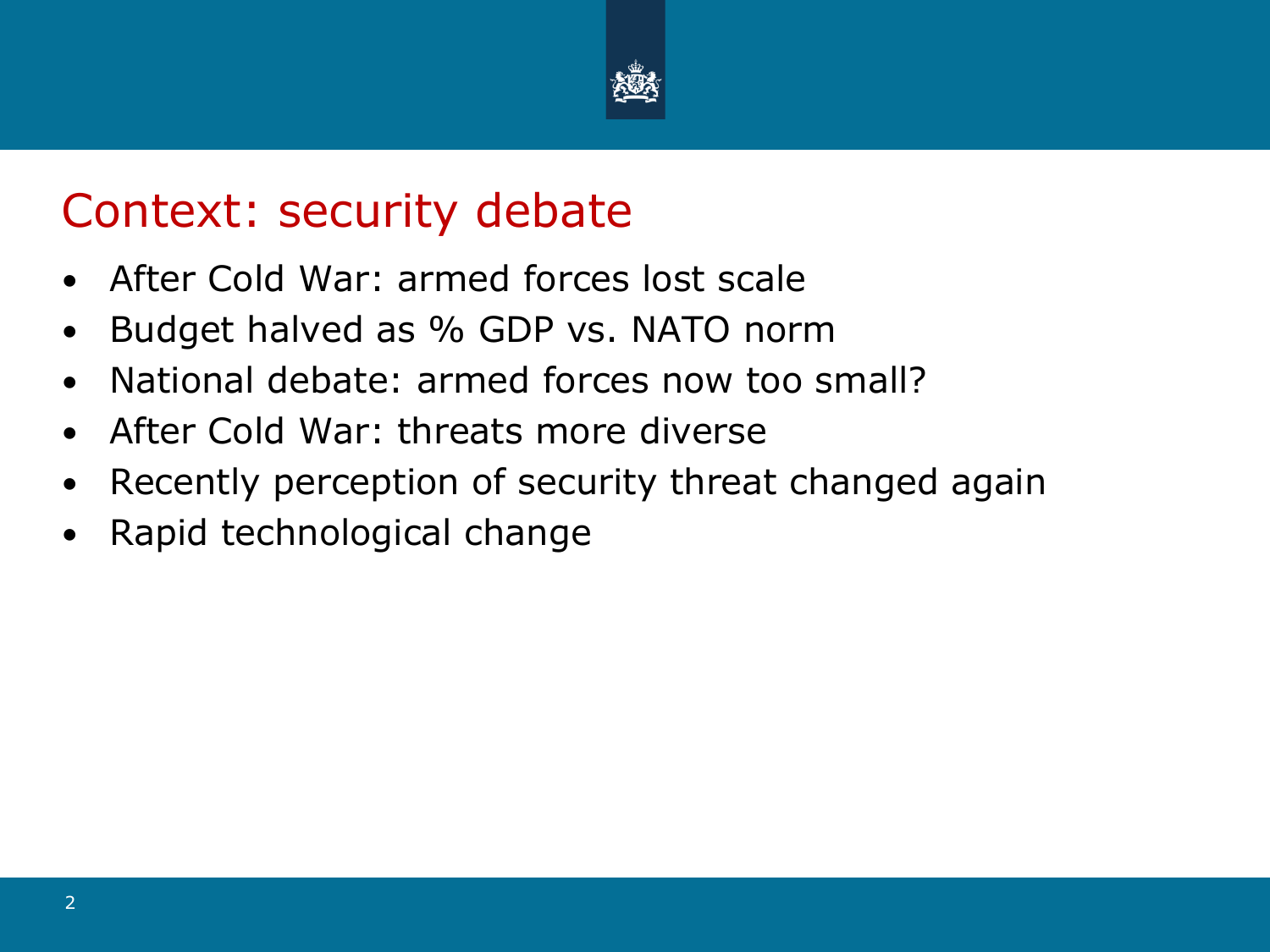

## Background:

- Challenge for Dutch MoD
	- To cope with more diverse threats and rapidly changing weapon technology with half the budgets
	- Still plethora of weapon systems in Europe
		- Cost of non-Europe in Defence: 10-40% (\$ 30-120 billion)
		- Example: tanker fleet US versus Europe
			- Europe: 42 tankers and 10 types
			- US: 550 tankers and 3 types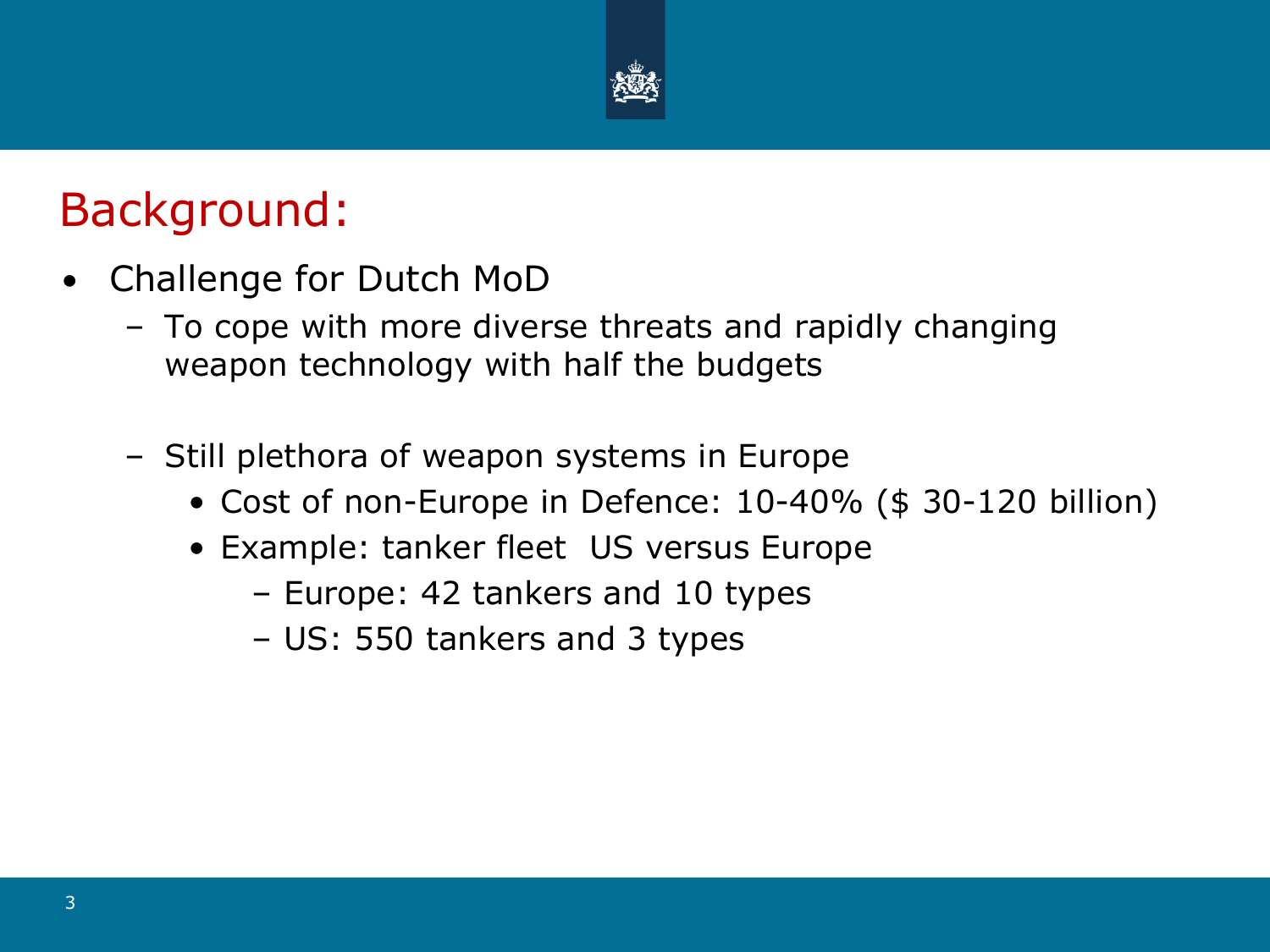

## Logical response: recreate economies of scale and learning effects

- Through cooperation and integrated contracts
	- Illustration: with original plan for 1300 Boxers APC price would have been 25-35% lower than with present 472
- **Conclusion** 
	- We could have more value for defense money with present budgets
- Two roads
	- Joint procurement of new weapon systems
	- Bottom up cooperation with existing weapon systems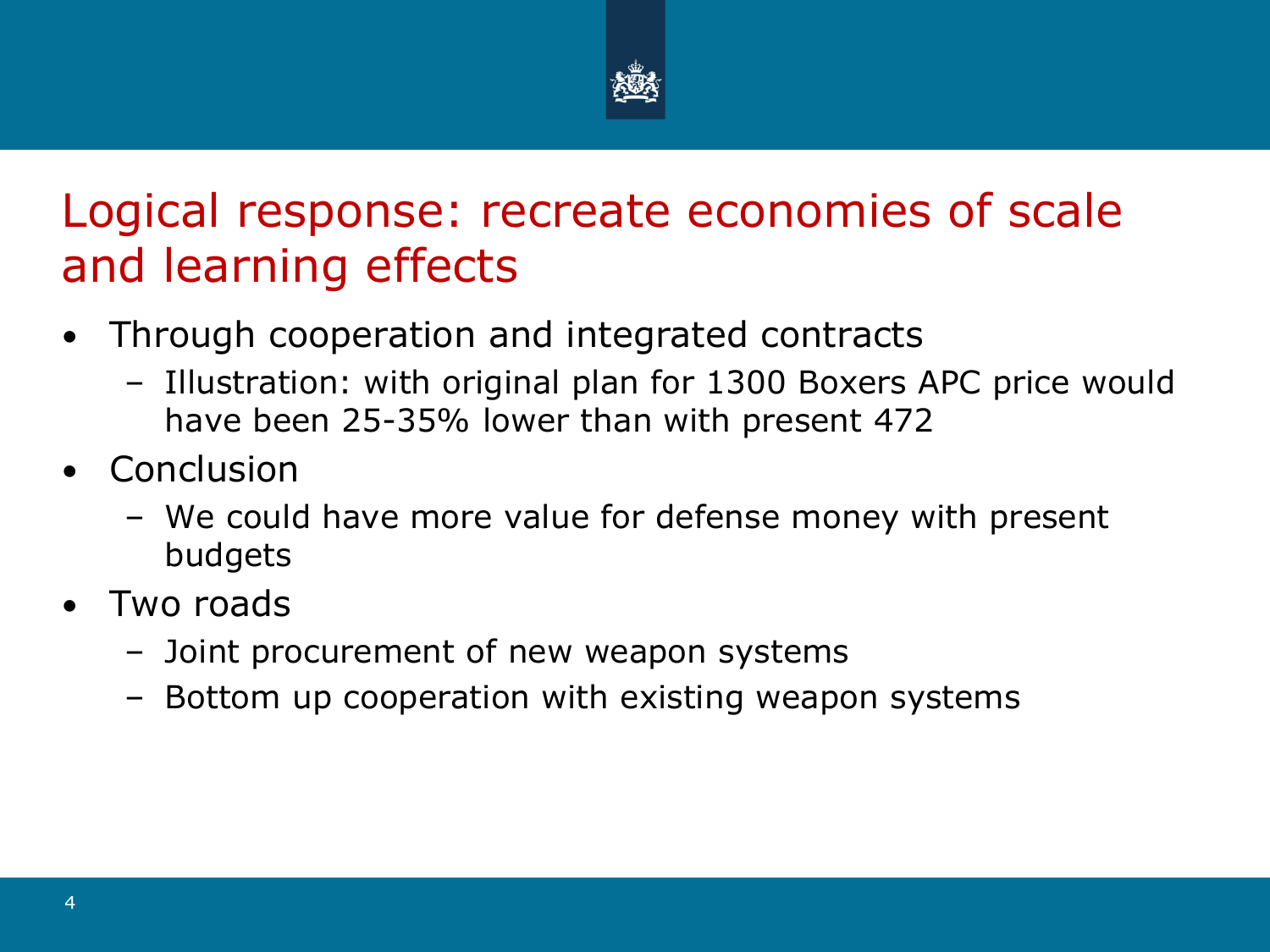

# The logic of cooperation

- Procurement of new systems
	- Full benefits if it includes maintenance, training, operations
- Alternative: COTS/MOTS
	- Borrow economies of scale from private sector
	- Example: Scania-trucks
	- However: no guarantee of interoperability
	- Full benefits with integrated contracts
- Bottom up cooperation
	- Starts at operational level
	- Gradually develops based on successes and trust
	- Grasp opportunities which arise down the road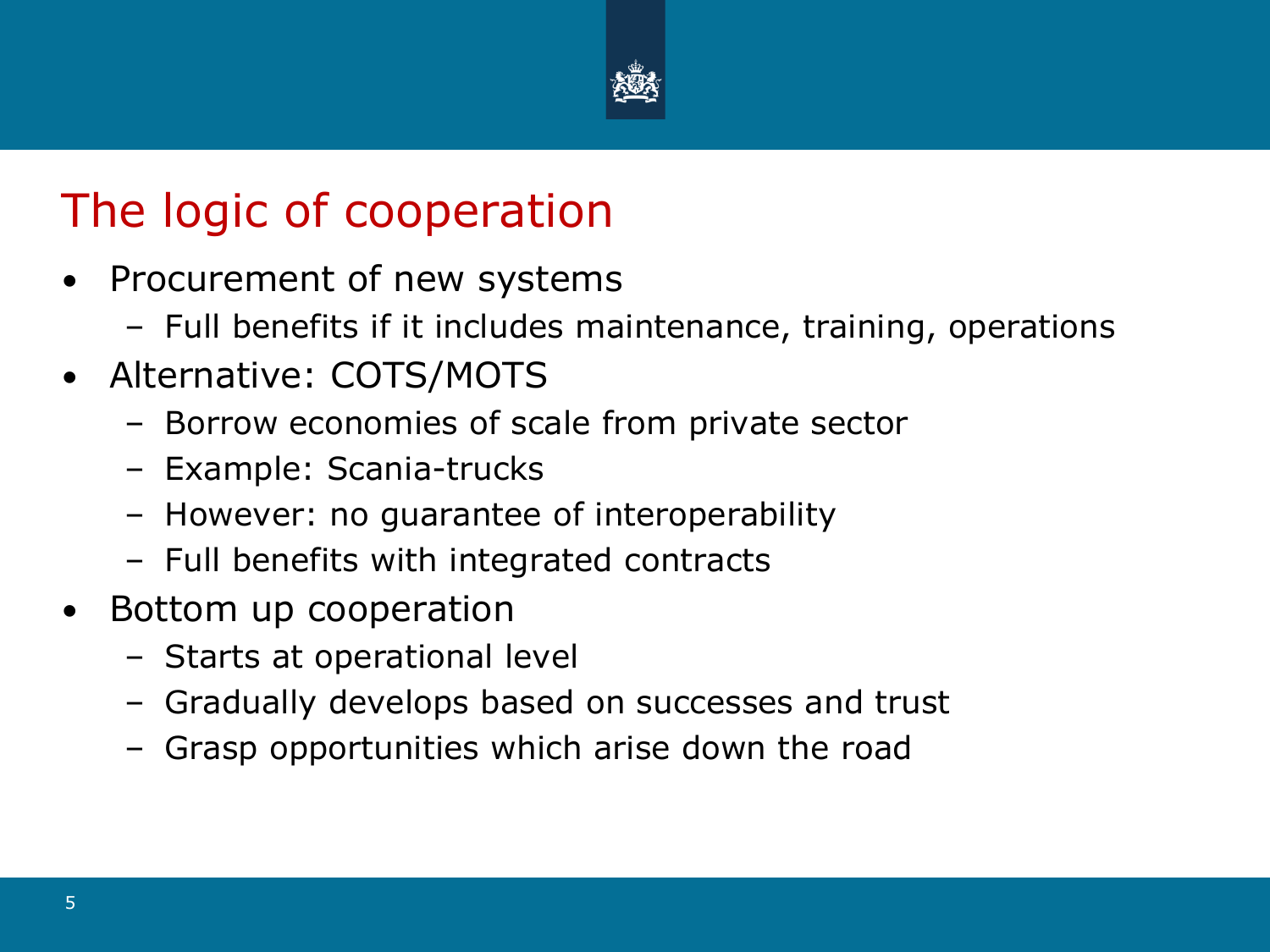

# The smartness of integrated contracts

- How?
	- Create economy of scale via private sector
	- Supplier: profit as an incentive for innovation, optimalisation of logistics and processes
	- Customer: risk minimalisation and readiness optimalisation
- Impact?
	- More value for money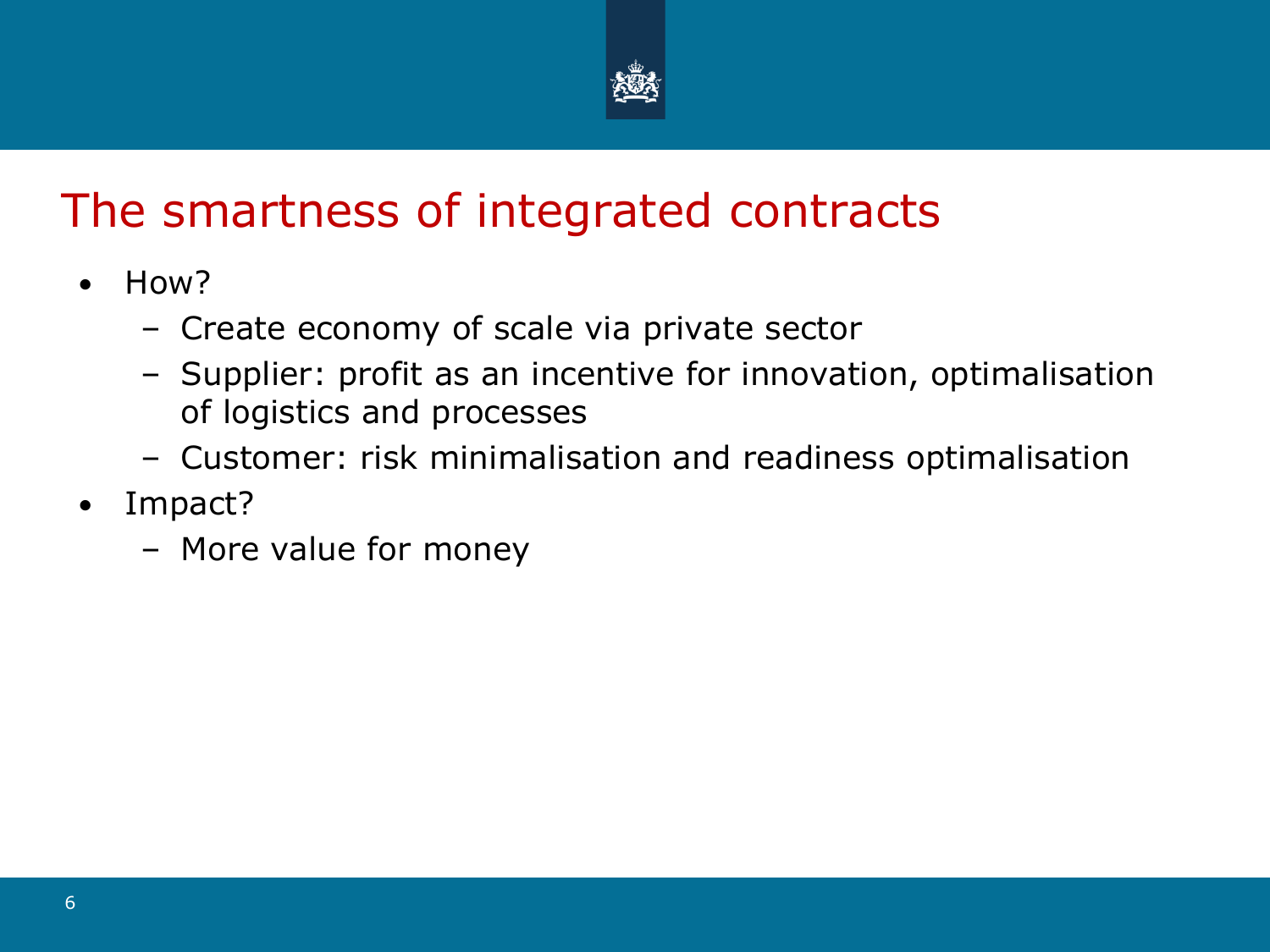

## Netherlands participates in all kinds of cooperation

- Bottom up
	- Benesam: operational integration Navies of B and NL
	- German-Dutch Army cooperation: DSK and 1st Panzer Division
- **Procurement** 
	- Boxers
	- SMART-L radar
	- NH-90
	- Upgrade F16
	- Scania: integrated contract
- Many other examples of cooperation
	- More than 70 larger projects in total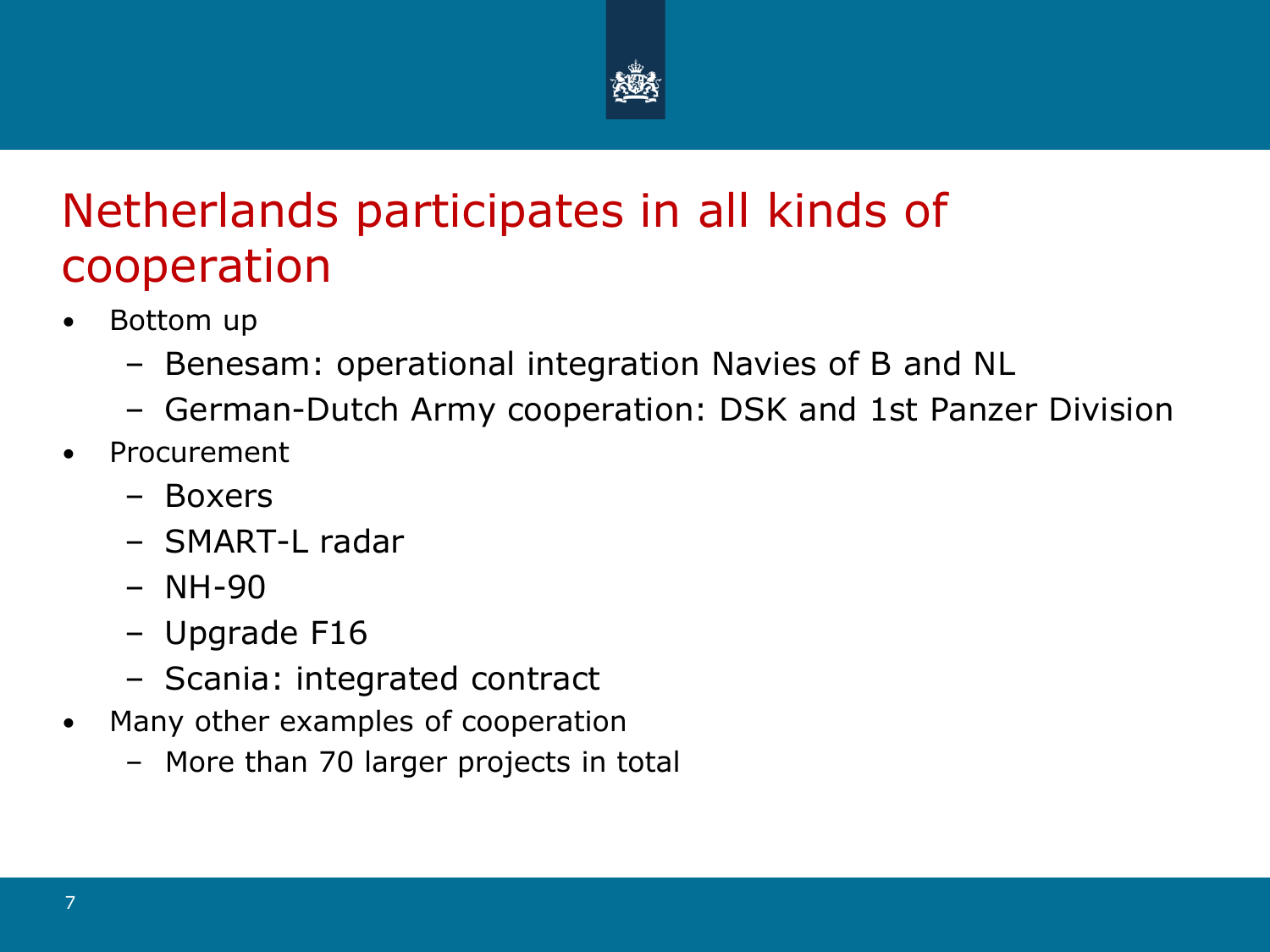

## Key question for working group

- There is still potential to get more value for money through economies of scale
	- Based on Europe-wide studies
	- Examples of failures: no EU Navy frigate and disappointments: NH-90
- Key question
	- How to catch this potential for cooperation?
	- What are in this respect opportunities for integrated contracts?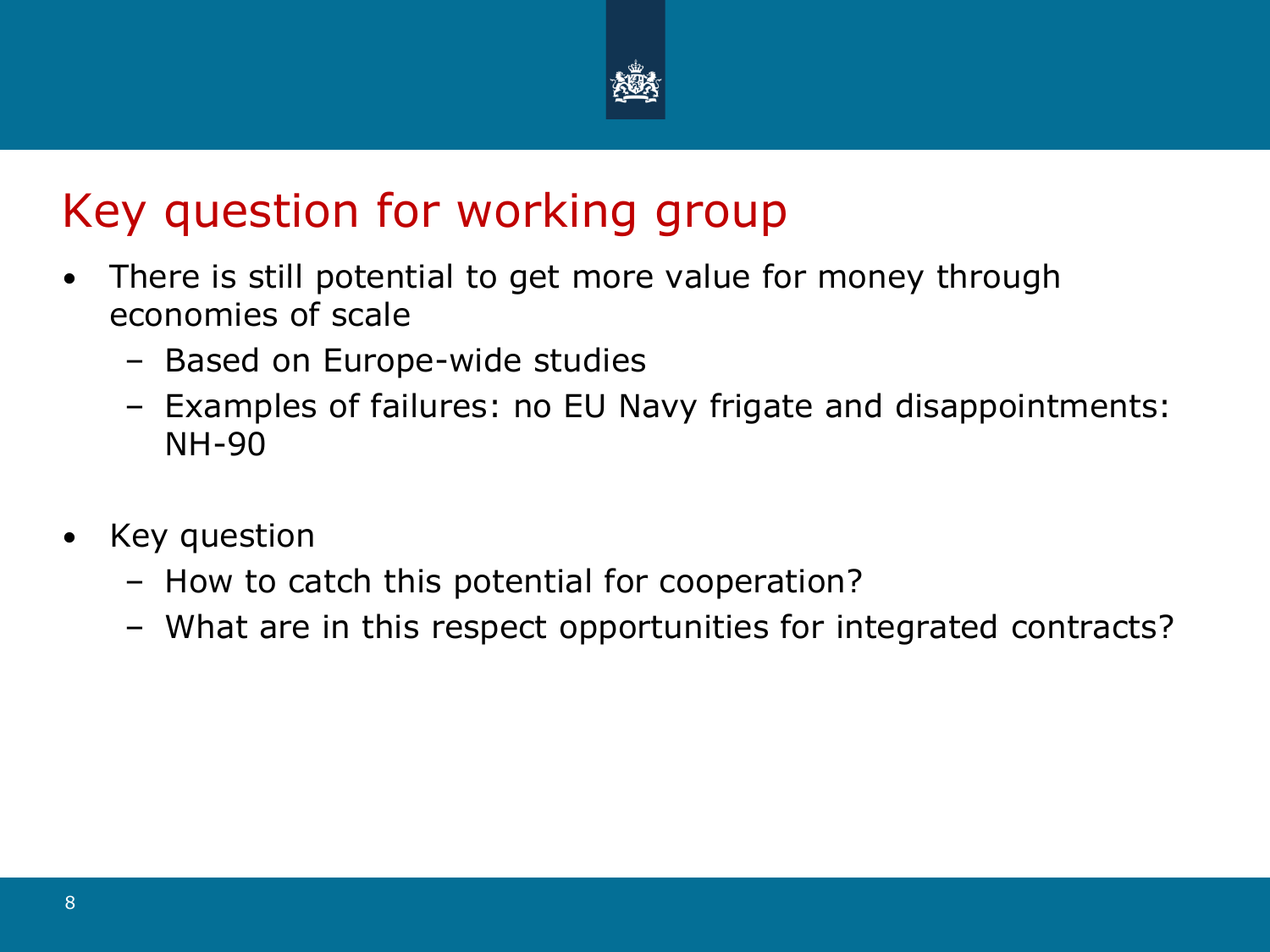

# To do better in the future we should learn from the past: review historic cases

- Dutch experience with international procurement cooperation
	- Boxer, upgrade F-16, Smart-L radar, NH-90, AWACS
- Experience with integrated contracts
	- Scania-trucks
- Bottom up cooperation
	- Benesam
- Experiences of other countries: Clingendael
	- A400M
	- Fennek
	- Strategic Airlift Command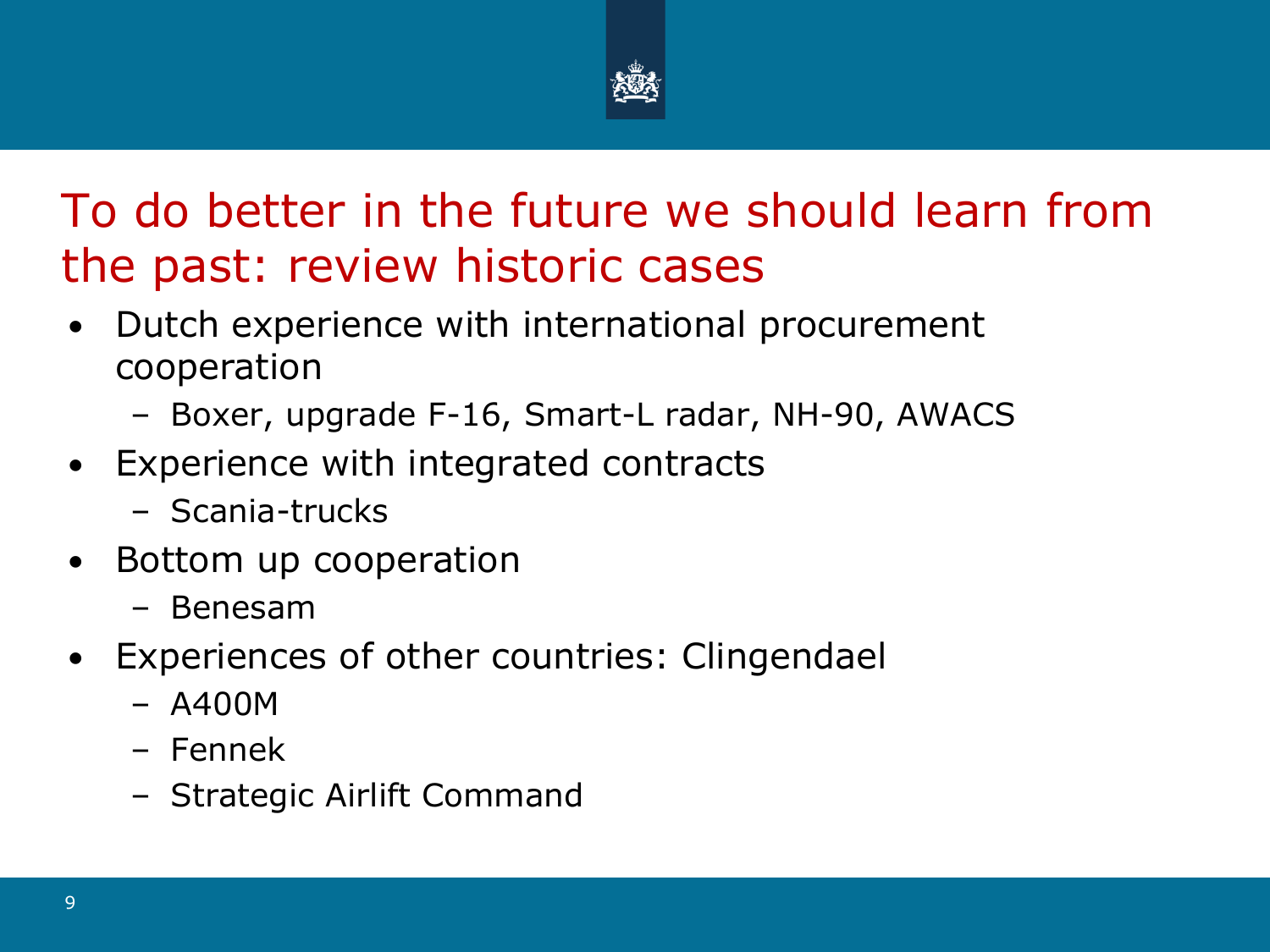

#### Findings on new weapon systems Factors complicating effective cooperation

- Large number of participating countries
- Presence of (competing) national defense-industries
- Uncertain cost of development
- Absence of a lead nation
- Political commitment to cooperation
	- No exit strategy
- Examples: NH-90 and Boxer
	- 1300 NH-90's in 2 variants end up in 350 NH-90's in 23 variants
	- 1300 Boxers for 4 countries end up in 472 Boxers for 2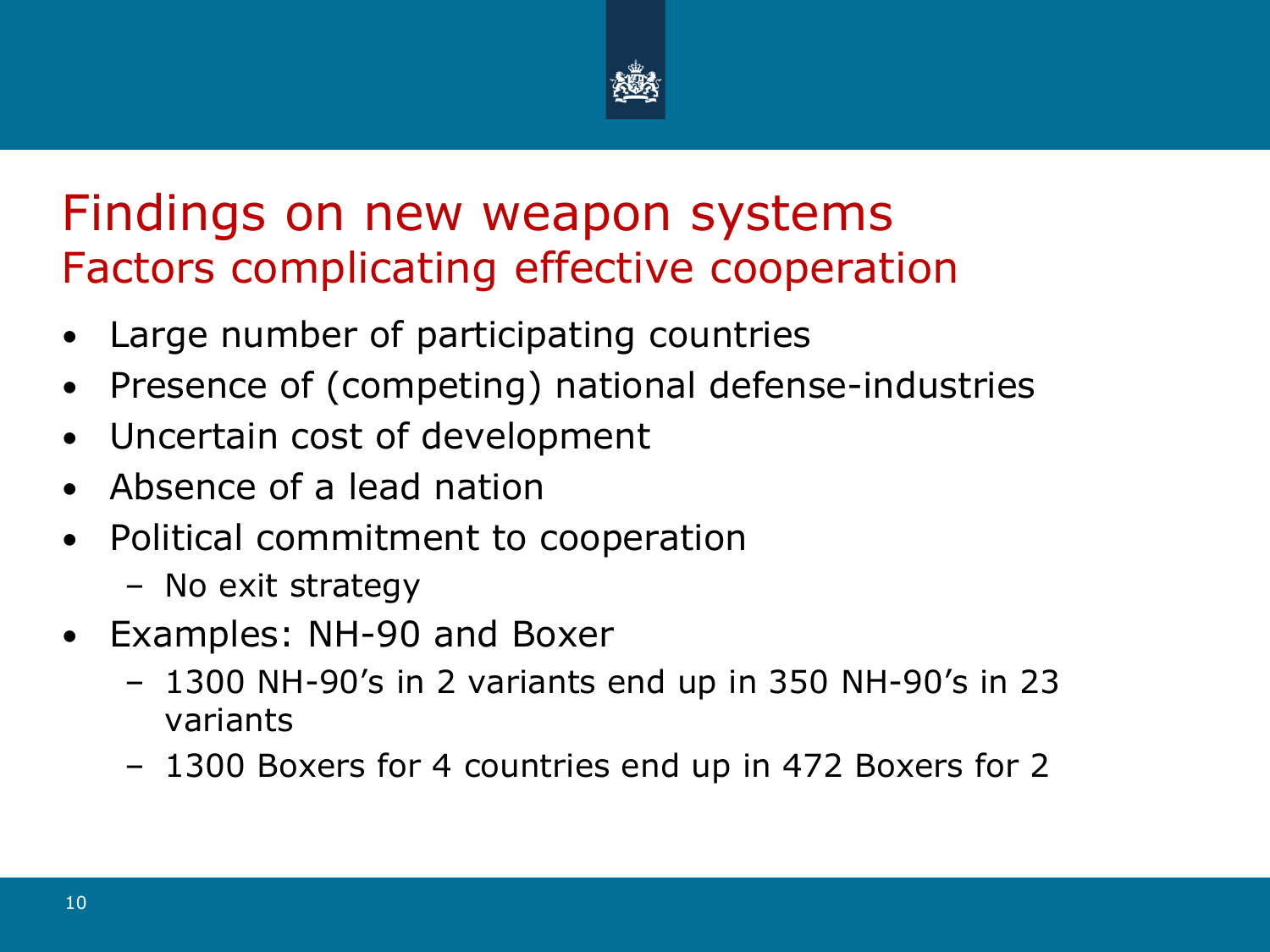

### Principal findings on cooperation Factors facilitating cooperation

- COTS-MOTS product
- Synchronized capability demand
- Limited number of countries
- Limited number of changes to specifications
- Trust among partners: based on past experience
	- Some flexibility in specifications
- Presence of a lead nation
- Examples: upgrade F16, AWACS, SMART-L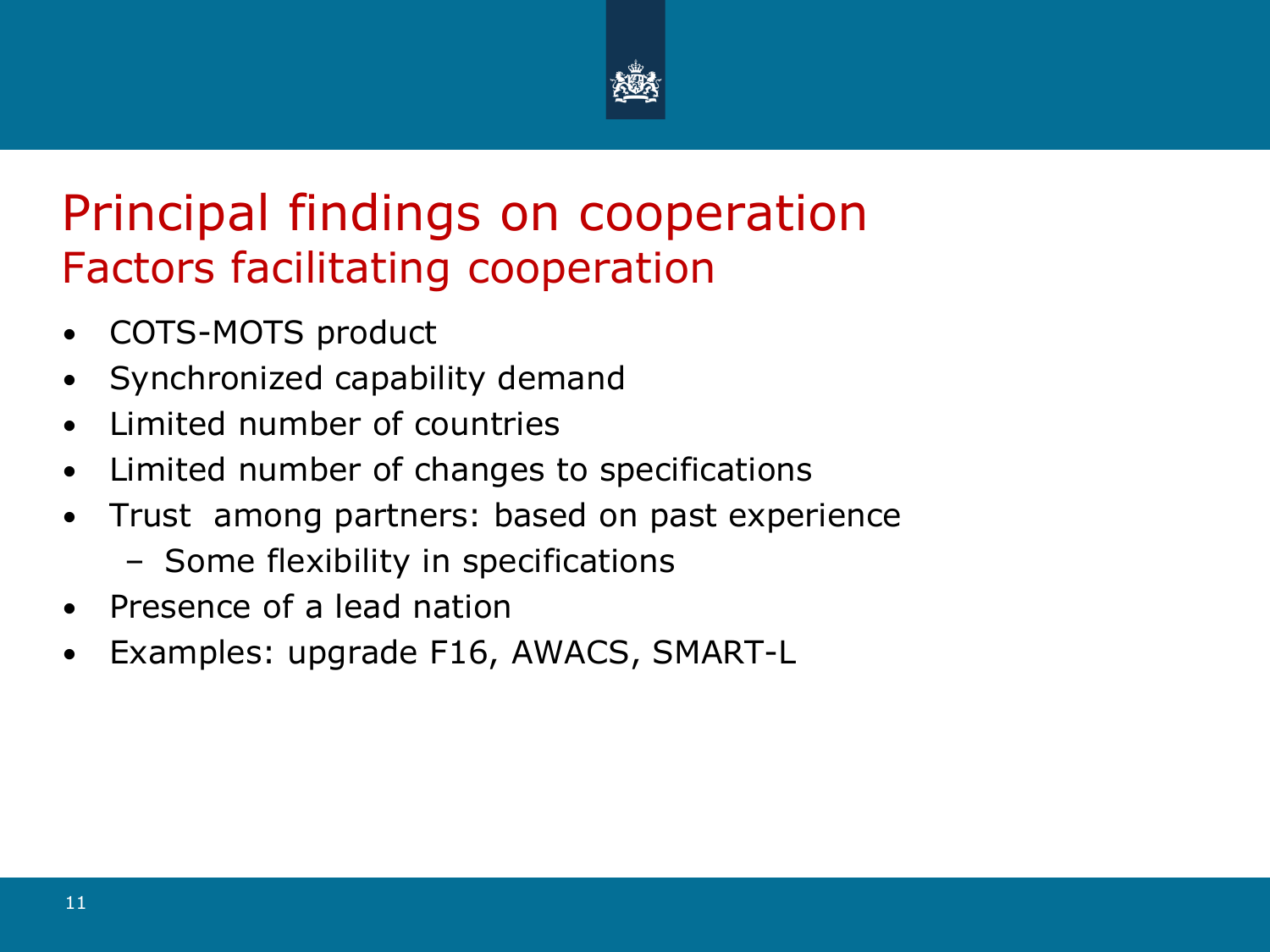

# Principal findings on bottom up cooperation?

- Step-by-step approach
- Long time almost invisible
- Building up of trust takes time
- If successful firm base for deep integration
	- Integration 2 NL brigades in German divisions
	- Task specialization
		- Belgian Navy in maintenance minesweepers
		- Dutch Navy in maintenance frigates
	- Longer term also impact on requirements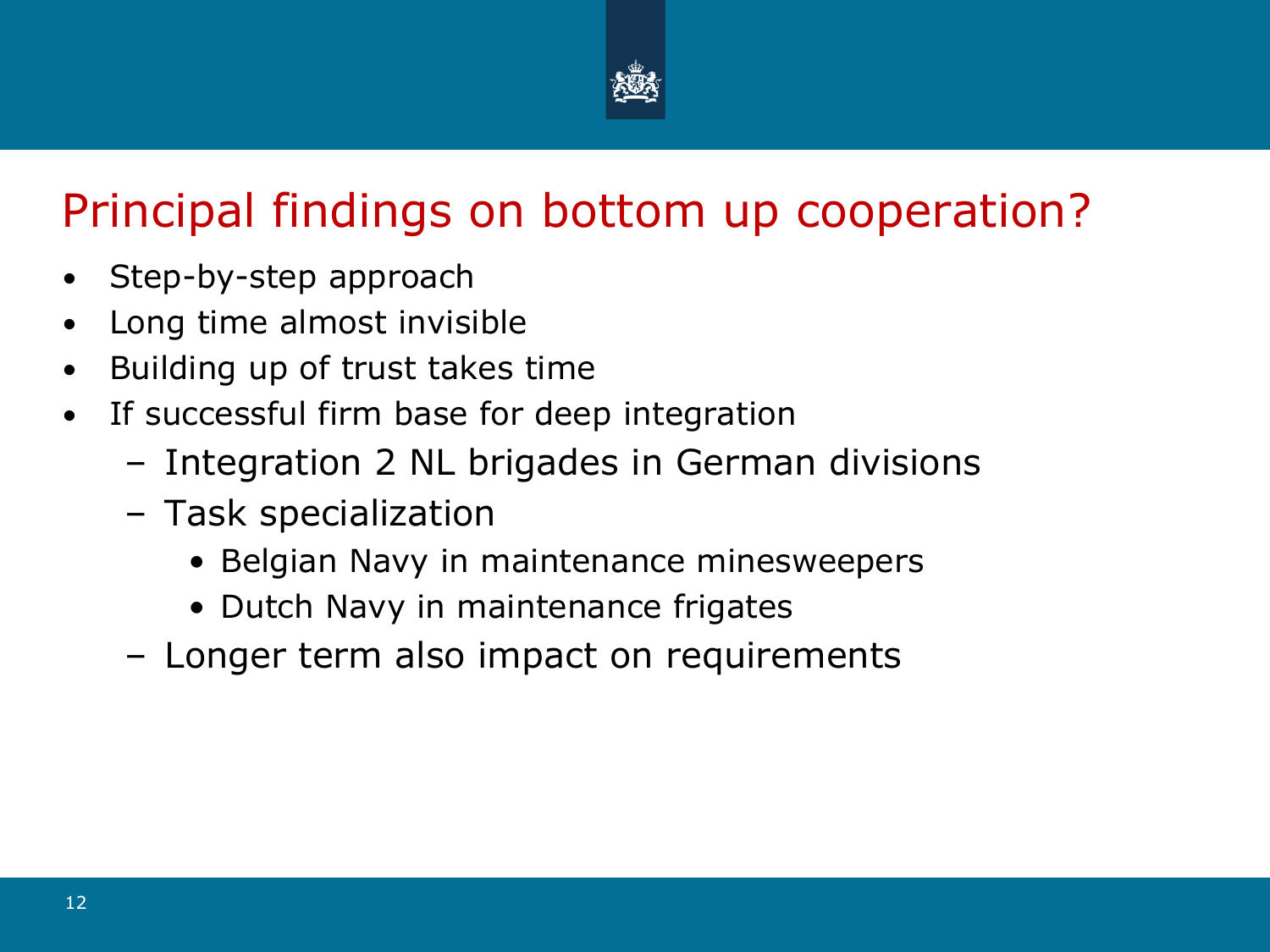

## Findings on integrated contracts

- Importance of knowledge of user profile
- Build some flexibility in the contract
	- Changes may happen
- Know how of contract management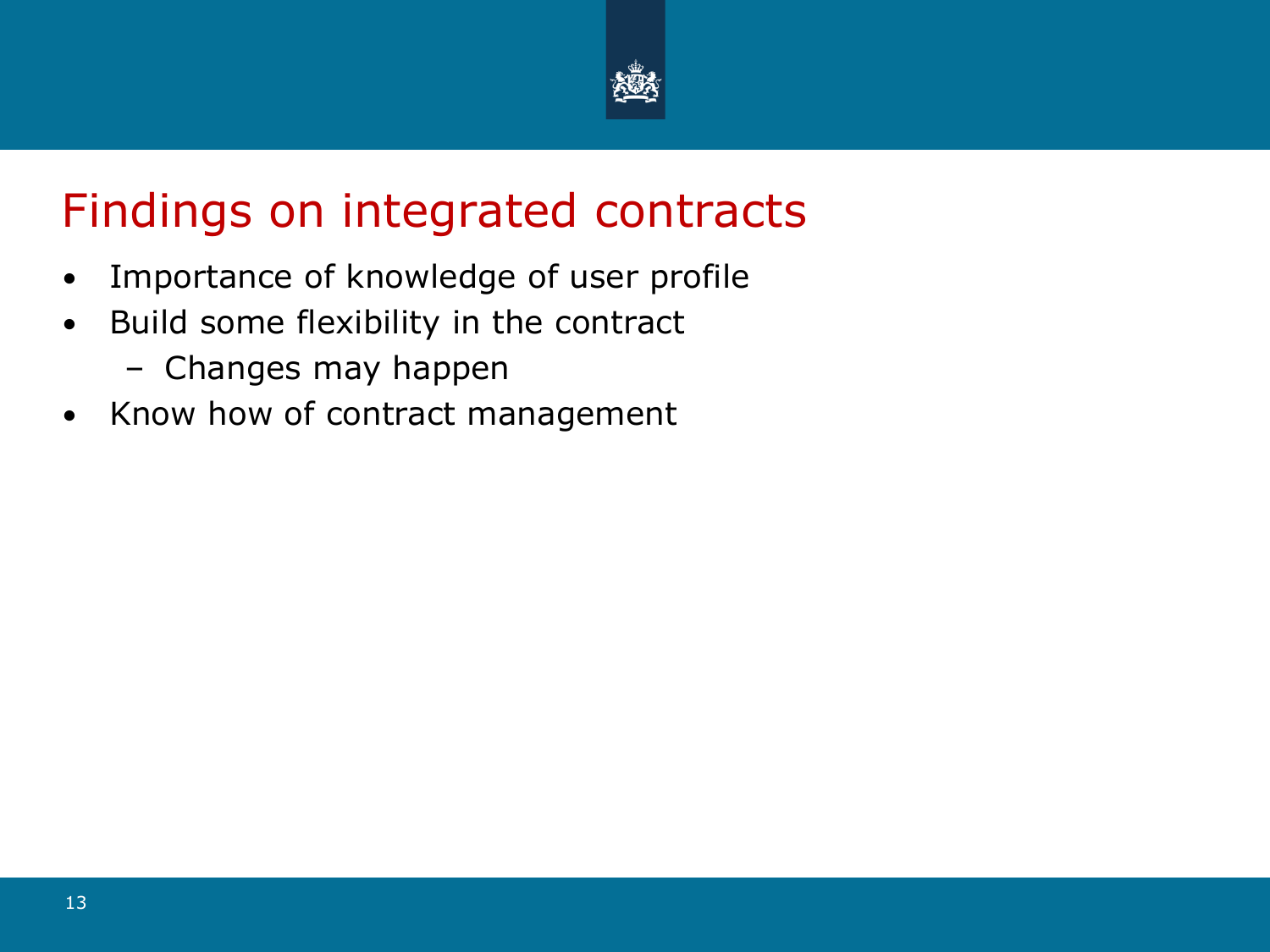

# Findings on the net benefits of cooperation

- Expert military judgements indicate that cooperation is beneficial for the cases analysed
- But there is almost no hard evidence to support this judgement
	- No metrics, no quantitative evidence
	- $-$  No culture: to measure  $=$  to know
	- No framework to quantify net benefits: ex ante or ex post
	- Not for joint procurement: DMP-process
	- Nor for bottom up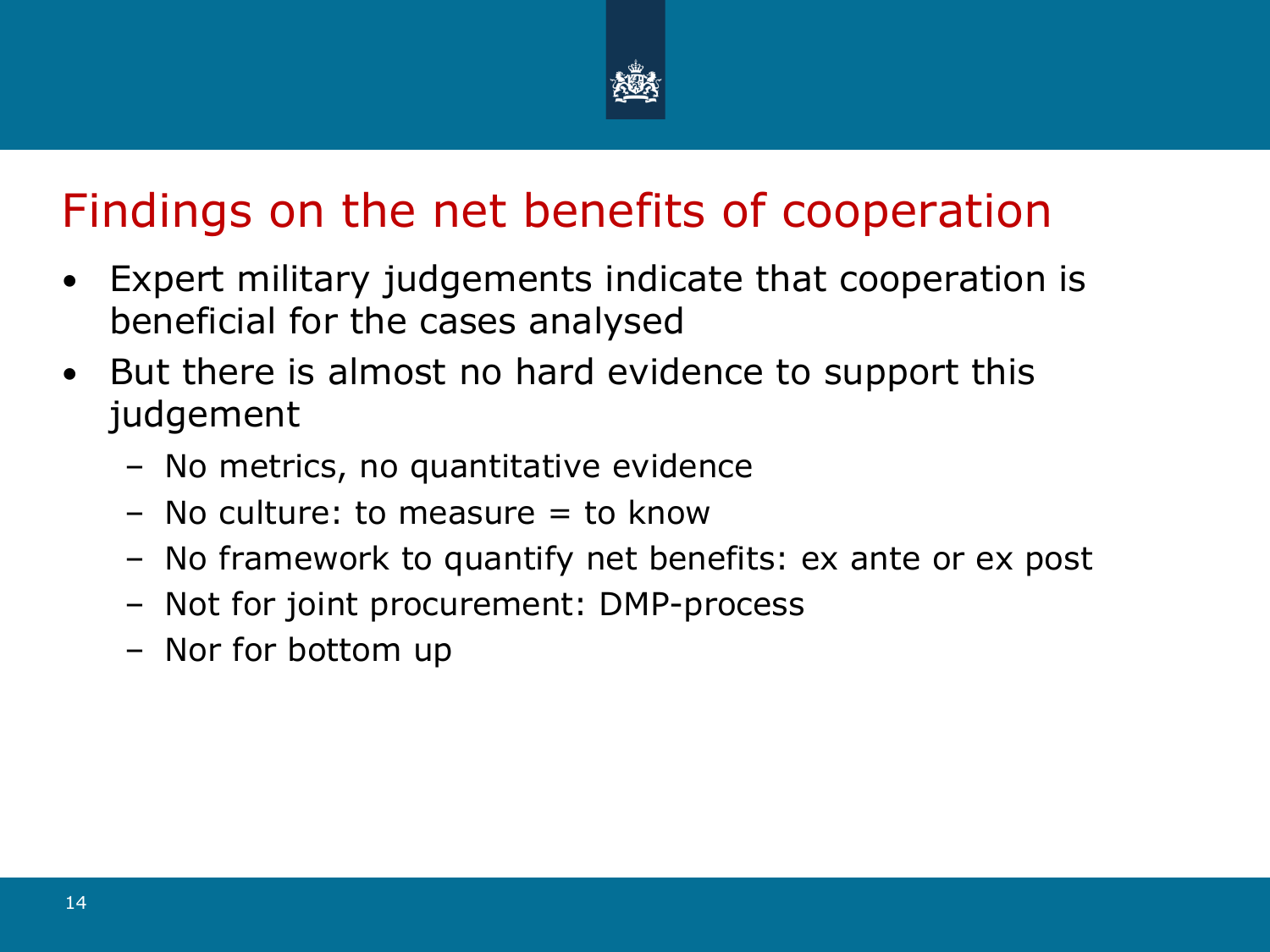

## Dutch policy on cooperation based on past experiences

- Focus on limited number of trusted strategic partners
	- To get results
	- US, D, UK, B, Lux, F, DK and NOR
- Apply the lessons of past experiences
- Deep integration
	- Germany
		- Joint D-NL steering group: 200 projects
		- Major materiel projects: M-frigates, tanks, firesupport, ….
		- Operational integration of 2/3 of Dutch Army in German divisions
	- Belgium: Benesam
		- Joint maintenance of frigates and minesweepers
- Working group: right policy
	- But no overnight benefits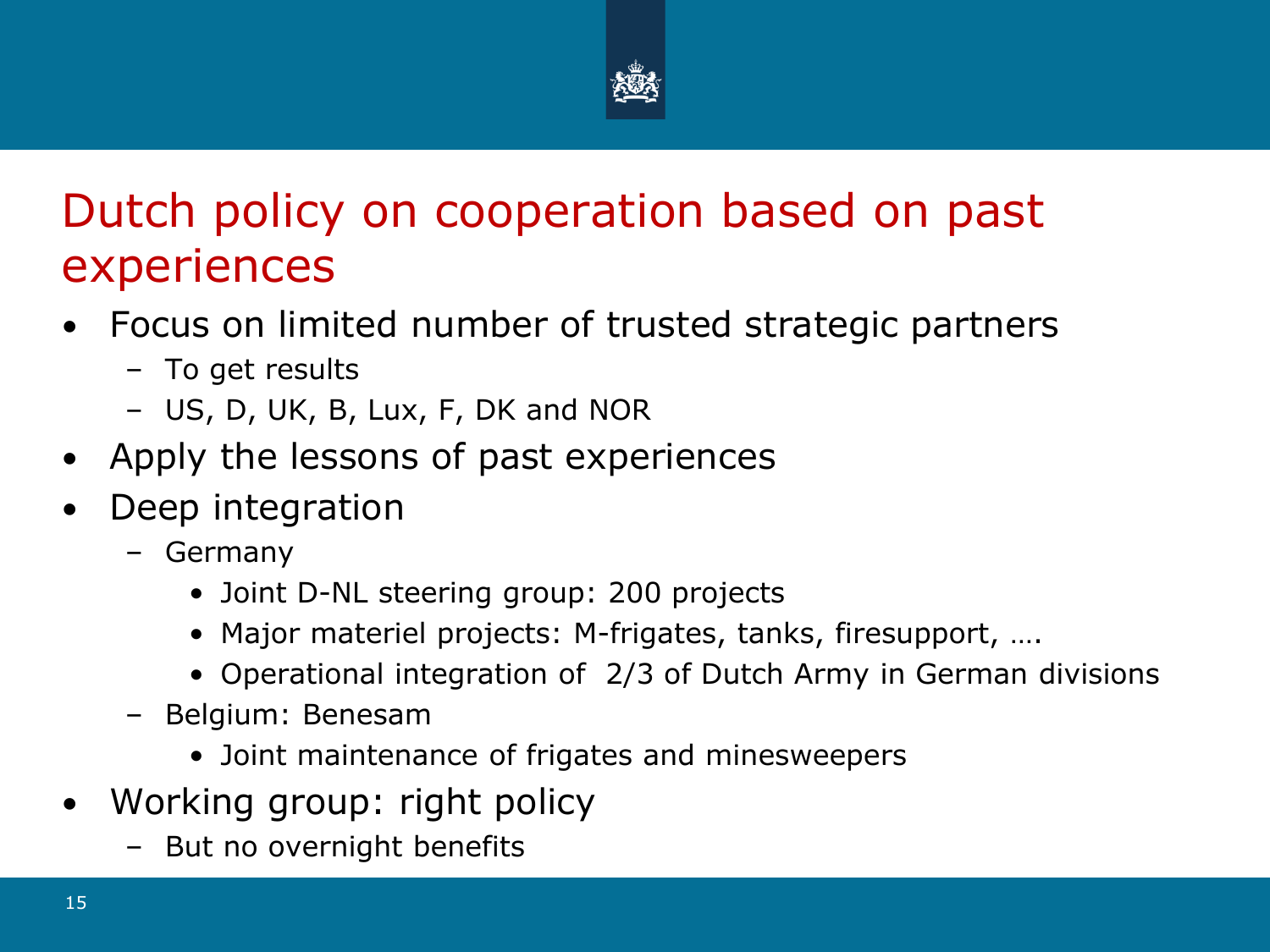

### The potential up to 2030

- Net present value of templates 2015-2030:  $\pm \in$  30 bn
- German investment program:  $\pm \in 60$  bn
- Conclusion: many projects and therefore many opportunities to do better
- Illustrative impact of 5% efficiency gain on value for money:  $\epsilon$  4,5 bn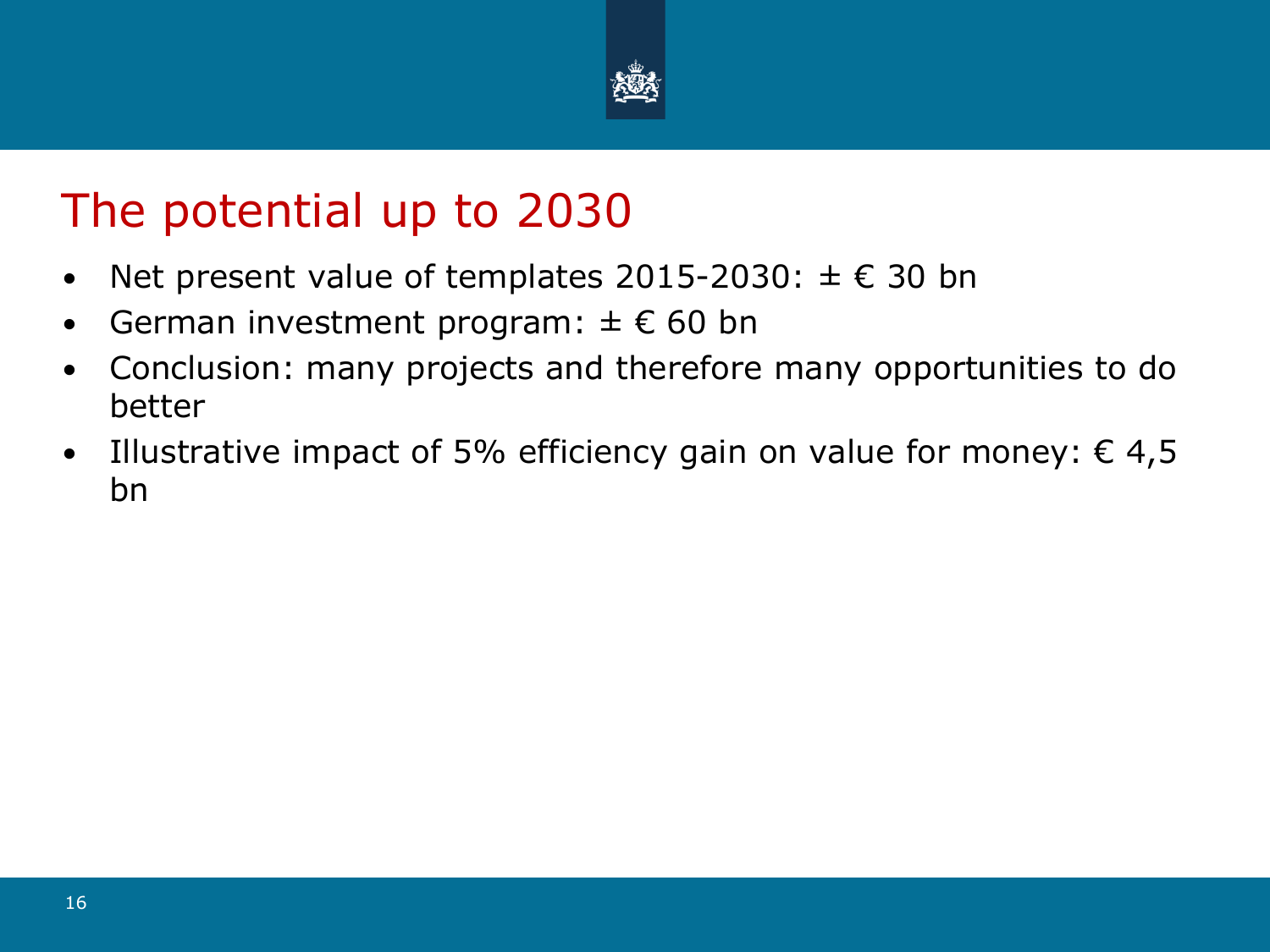

# What more can be done to catch potential?

- Structurally: apply a cost-benefit framework to identify systematically the biggest opportunities for value for money
	- Taking into account Nato shortfalls
	- Check regularly net benefits during negotiation
	- Facilitate LCC through better internal governance
	- Empower MoD personnel to use the framework
- Strategically: identify the logical next step in cooperation
- Time frame: identify the benefits that could be realised in the short term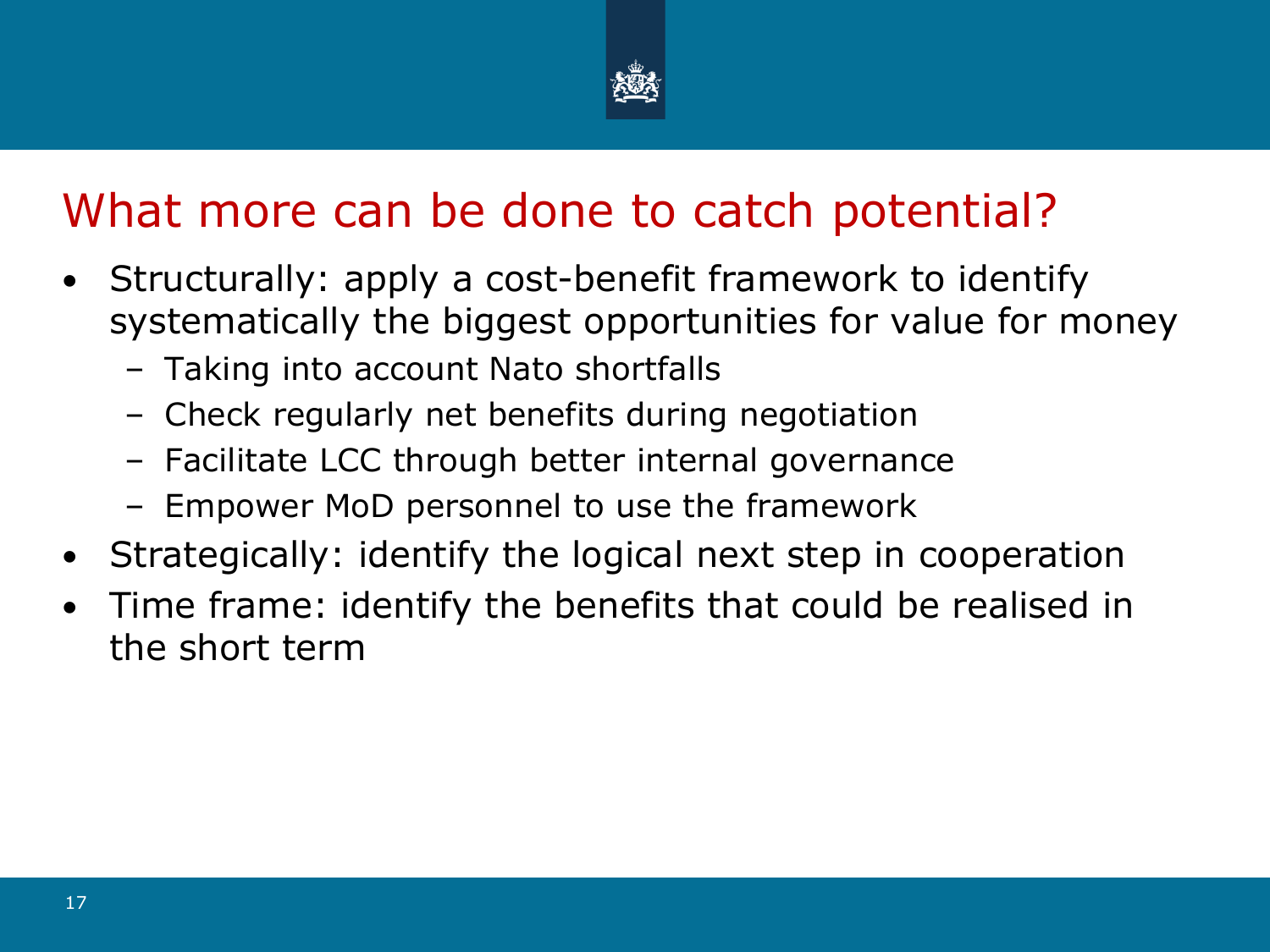

# Structural: improve the framework

- McNamara: 'what you don't measure, you can't manage'
- Present DAP-framework provides insufficient systematic guidance to identify projects with best value for money
	- From a military and/or financial perspective
	- Framework should also quantify net benefits of international cooperation
- It should be integrated in the Defence Acquisition Process
- Similar framework should be used for bottom up operational cooperation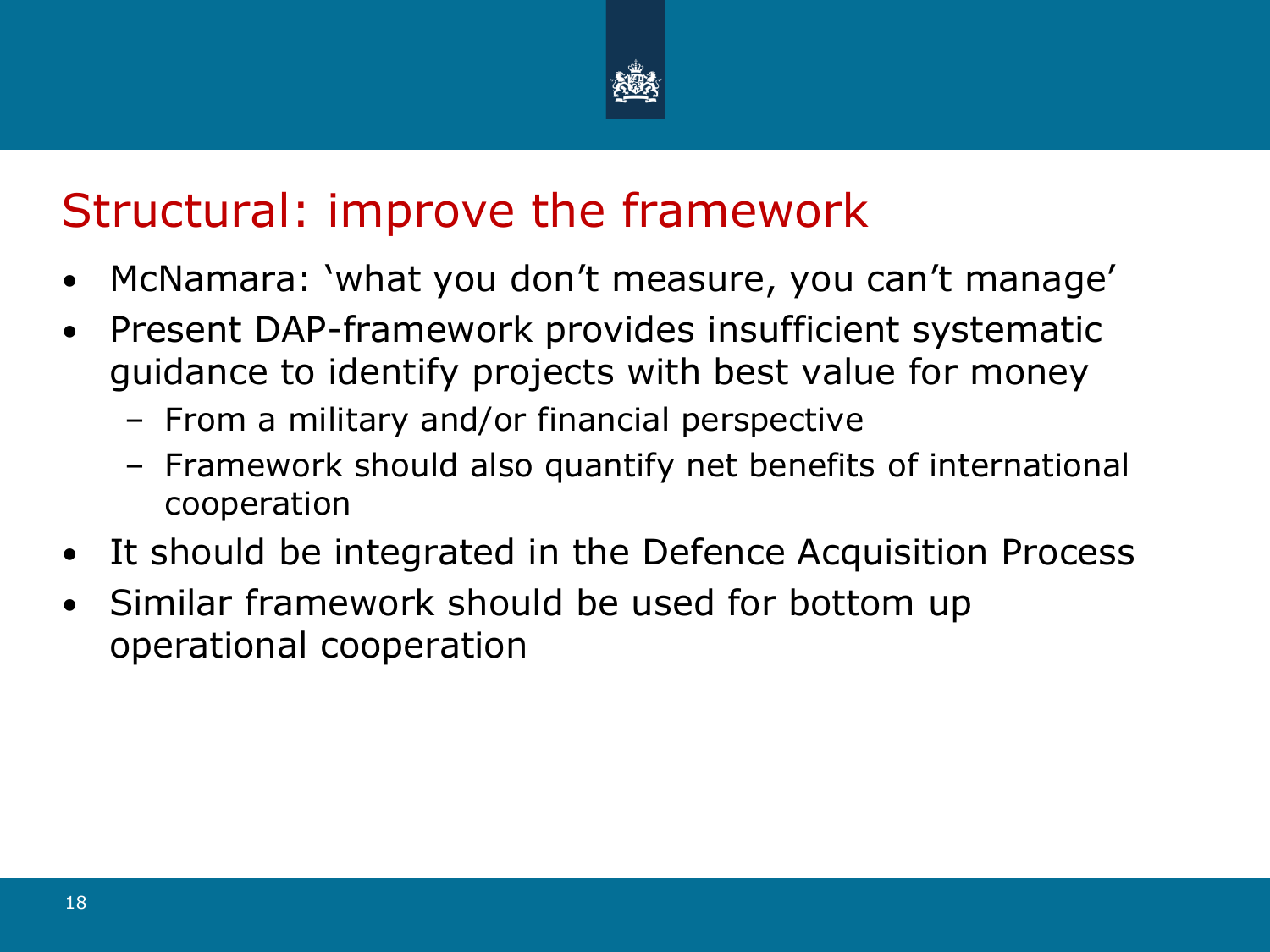

# Structural: improve the governance of DAP

- More checks & balances
	- Role of challenger
		- Challenging the assumptions of business cases/cost benefit analyses
- Two options
	- Role for controller
	- Cape-like institute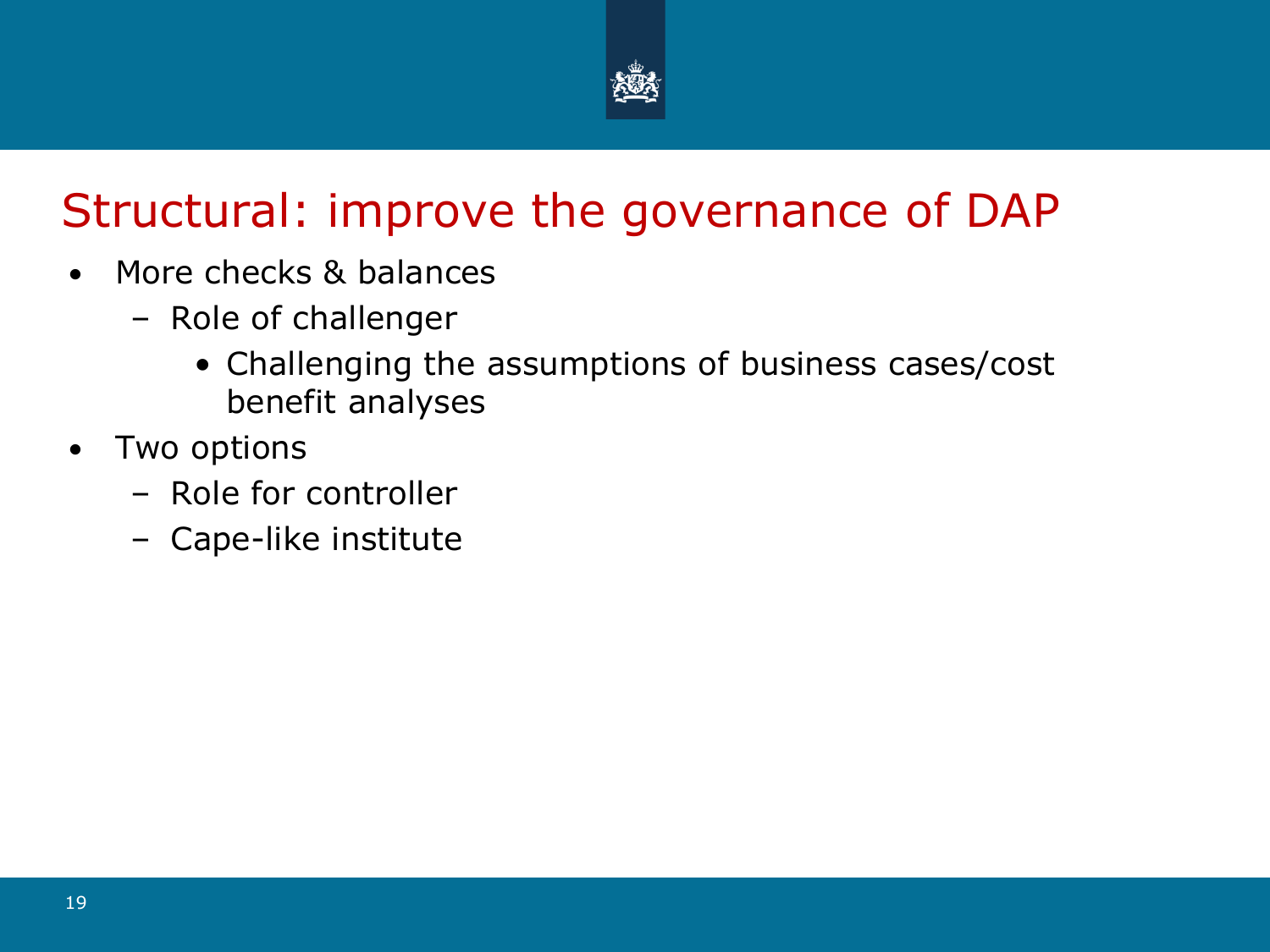

# Strategic: the next step in cooperation?

- Vigorously continue cooperation with Germany
	- Best opportunity to regain economies of scale
	- Joint D-NL EU-battlegroup?
- Explore actively opportunities for cooperation with UK, NOR and DK
	- UK: Apaches, Chinooks, Hercules, naval-systems
	- NOR: submarines
	- DK: SMART-L
- If successful: try to deepen cooperation to North Sea area as a whole
- US: maintain long standing materiel cooperation, especially between air forces